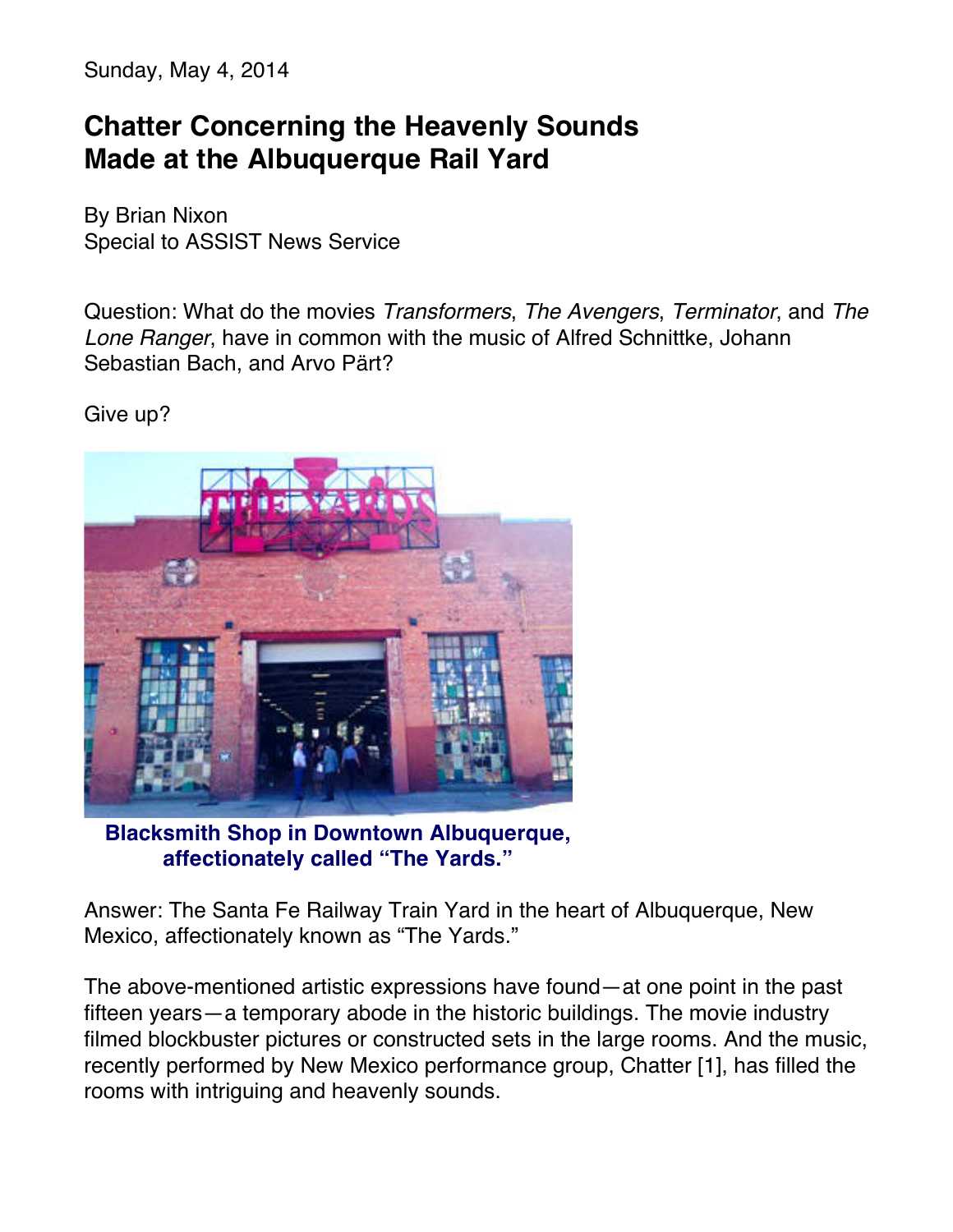To say the least, the Yard has become a cultural icon in New Mexico.

Constructed between the years of 1915 to 1925, the Santa Fe Railway Train Yard consists of eighteen buildings, with the cathedral of the group being the Machine Shop.

The history of the Santa Fe Railway Train Yard follows the boom and bust of train domination in America. According to Internet information, "The shops became Albuquerque's largest employer, with 970 employees (then about a quarter of the city's workforce) in 1919, and a peak of 1,500 in the 1940s. The core operation was maintenance of steam locomotives, which required a complete rebuild every 12 to 18 months.

"At their peak, the Albuquerque shops completed around 40 such overhauls per month. However, activity at the rail yard declined in the 1950s as the Santa Fe transitioned from steam to diesel locomotives. The railroad decided to locate its diesel repair facilities at the Cleburne and San Bernardino yards, scaling back operations in Albuquerque to around 200 employees. The shops were shut down completely in 1970."



**Chatter performing in the Blacksmith Shop**

In the concert program handed out at the recent Chatter performance, more background was given on the history of the buildings. The literature states, "The Albuquerque Rail Yards are a massive City-owned complex sprawling over 27.3 acres in the old Barelas neighborhood. Established by the Atlantic and Pacific (A & P) railroad in 1880 after Albuquerque was designated as the division point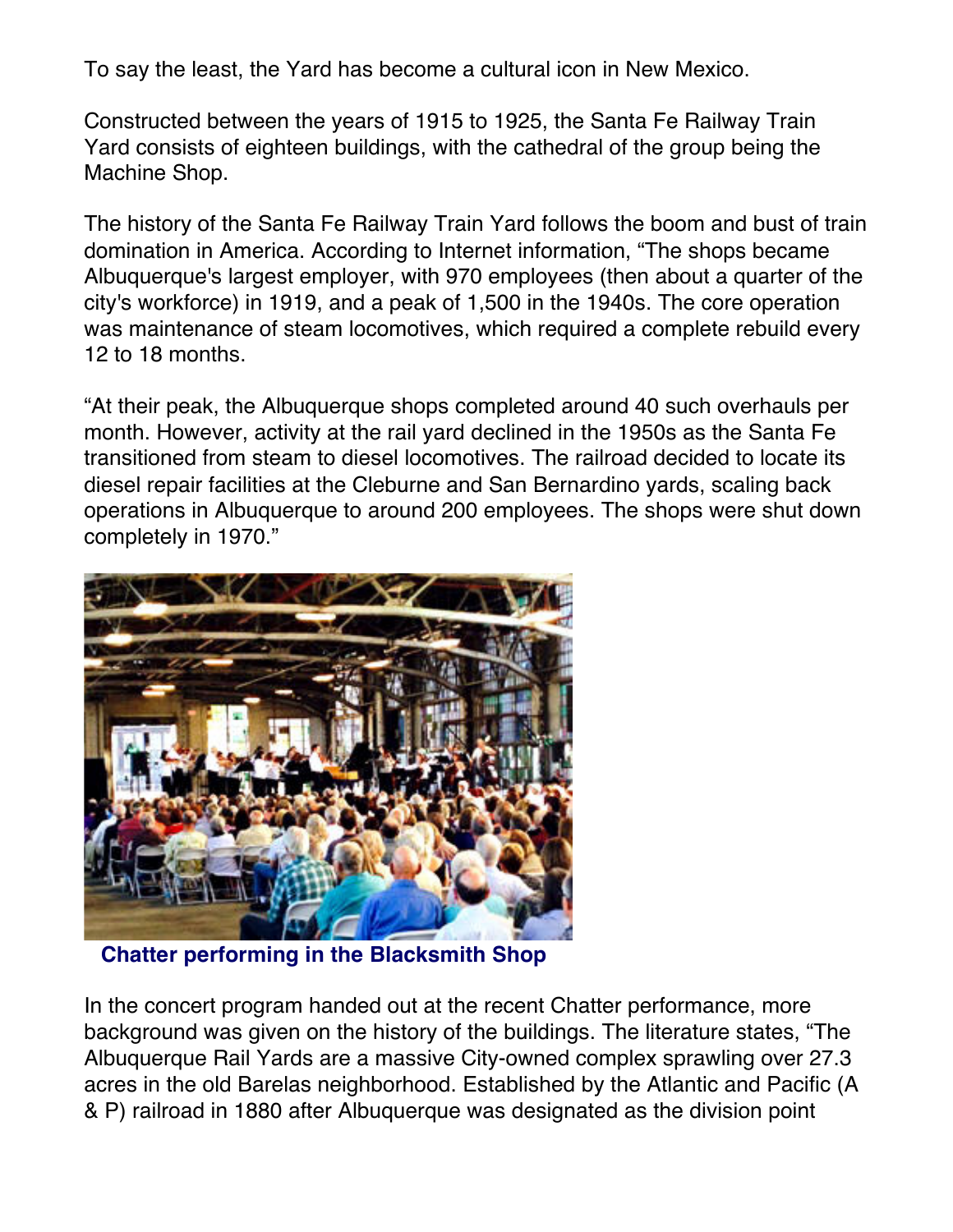between the A & P and Santa Fe Railways, the chief function of the complex was to maintain and repair locomotives."

Concerning the unique nature of the architecture of the buildings, scholar, Grant Hildebrand states, the buildings—specifically the Machine Shop, "carried industrial architecture forward."

During the 1970's and 1980's the Rail Yard fell in disrepute, becoming a place for drug deals and teenage mischief. Even today as one walks through some of the buildings, floors are in upheaval, windows broken, stairwells blocked off, and graffiti is present around the Yard, all a reminder of its years of regress.

Yet there's something magical about the place. It may be the light penetrating through the windows, or the industrial architecture, or the history that's housed within its dominating walls. Who knows? But the Yard holds a certain dream-like and mysterious quality, a place of imaginings and ideas.

Fortunately, the Yard was discovered by Hollywood in the 1990's, becoming a go-to place for the movie industry, particularly the productions needing an industrial or otherworld-looking backdrop.

It's during the boom of New Mexico film industry (late 90's to the present), that both New Mexico, and specifically the Yard, got a new lease on life—literally. Hollywood productions came by the truckload to lease the buildings, using them as a backdrop for many blockbuster movies (some mentioned above).

I was fortunate enough to have walked around the Yard when the sets for the Disney production, *The Lone Ranger*, were being manufactured [2]. The sets appeared small in the buildings, dwarfed by the massive rooms, industrial basilicas of stark beauty.

I was enamored by the place, a haunting of fascination. Many people I've spoken with share the same feelings.

But I digress.

My recent visit wasn't for the movies, but the music.

As mentioned above, local performance group, Chatter, hosted a concert of pure splendor and delight in the Blacksmith Building.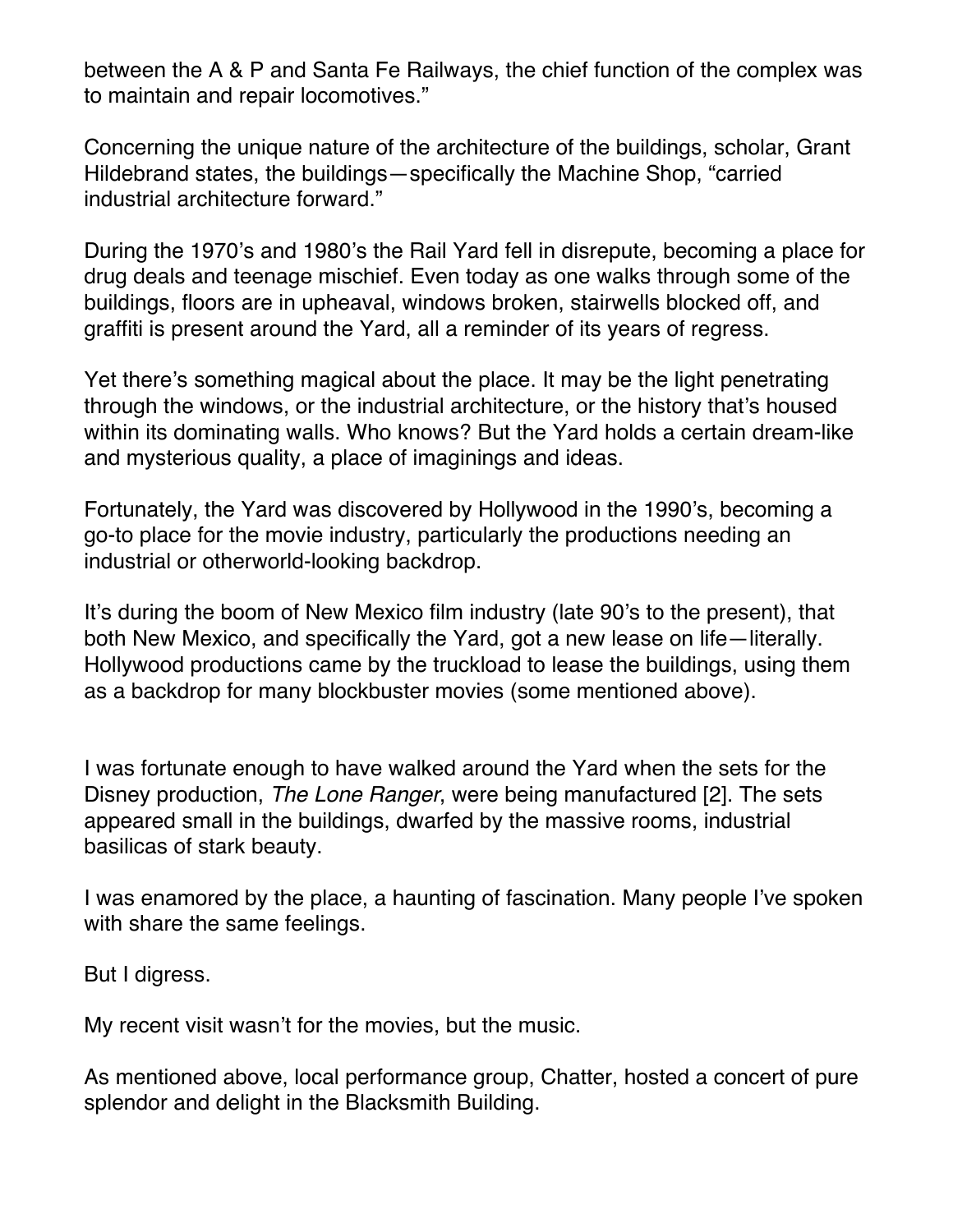According to the concert program, the Blacksmith Shop was built in 1917, being the third largest building on the site. "The building is of steel frame construction with brick and glass exterior walls."

Before the concert began I walked around the Shop, soaking in the atmosphere. The Blacksmith Shop windows are reminiscent of stained glass, with differing shades of green, a hue of calm in the midst of metal. People had cameras, snapping photos and pointing out unique elements found in the buildings such as an old boiler.

The concert itself was a grand success. Performing three pieces, the "Concerto Grosso No 1" by Alfred Schnittke (1934-1998), the "Concerto for 2 Violins" by Johann Sebastian Bach (1685-1720), and "Tabula Rasa" by Arvo Pärt (b1935).

At the beginning of the concert, music director, David Felberg, gave an apropos introduction, stating that the music, specifically the piece by Schnittke, conjoined the ancient and the modern—much like the building we sat, a conduit between two worlds.

The opening sequence of Schnittke's piece, entitled the "Preludio", used a treated piano, giving a metallic sound to the music. It was a marvelous compositional choice. As the piece progressed, so too did the obvious connection between the modern and the ancient, with Schnittke weaving within the composition both modern tonalities combined with older, Baroque sensibilities.

As the Chatter ensemble continued through the Bach to the Pärt, the connection between the ancient and modern became more manifest. The culmination was the Part, a confluence of antiquity and contemporary.

Pärt, an Estonian composer, wrote *Tabula Rasa* in 1977. It was one of the first compositions to use a new music language Part named "tintinnabuli." Tintinnabuli is a form of music that has bell-like overtones, creating a mystical sound. As a Christian composer [3], Pärt integrates elements of chant in his music, bridging the ancient and modern soundscapes, or even the secular and sacred. Pärt describes tintinnabuli as white lights, stating, "I could compare my music to white light which contains all colors. Only a prism can divide the colors and make them appear; this prism could be the spirit of the listener." Others have deemed Pärt's style as "Holy minimalism."

The fact is that Pärt's music is awe-inspiring, compositions at its finest. And in the setting of an industrial performance space, the music took on new meaning: a dialogue between the primeval and present, the earthly and eternal.